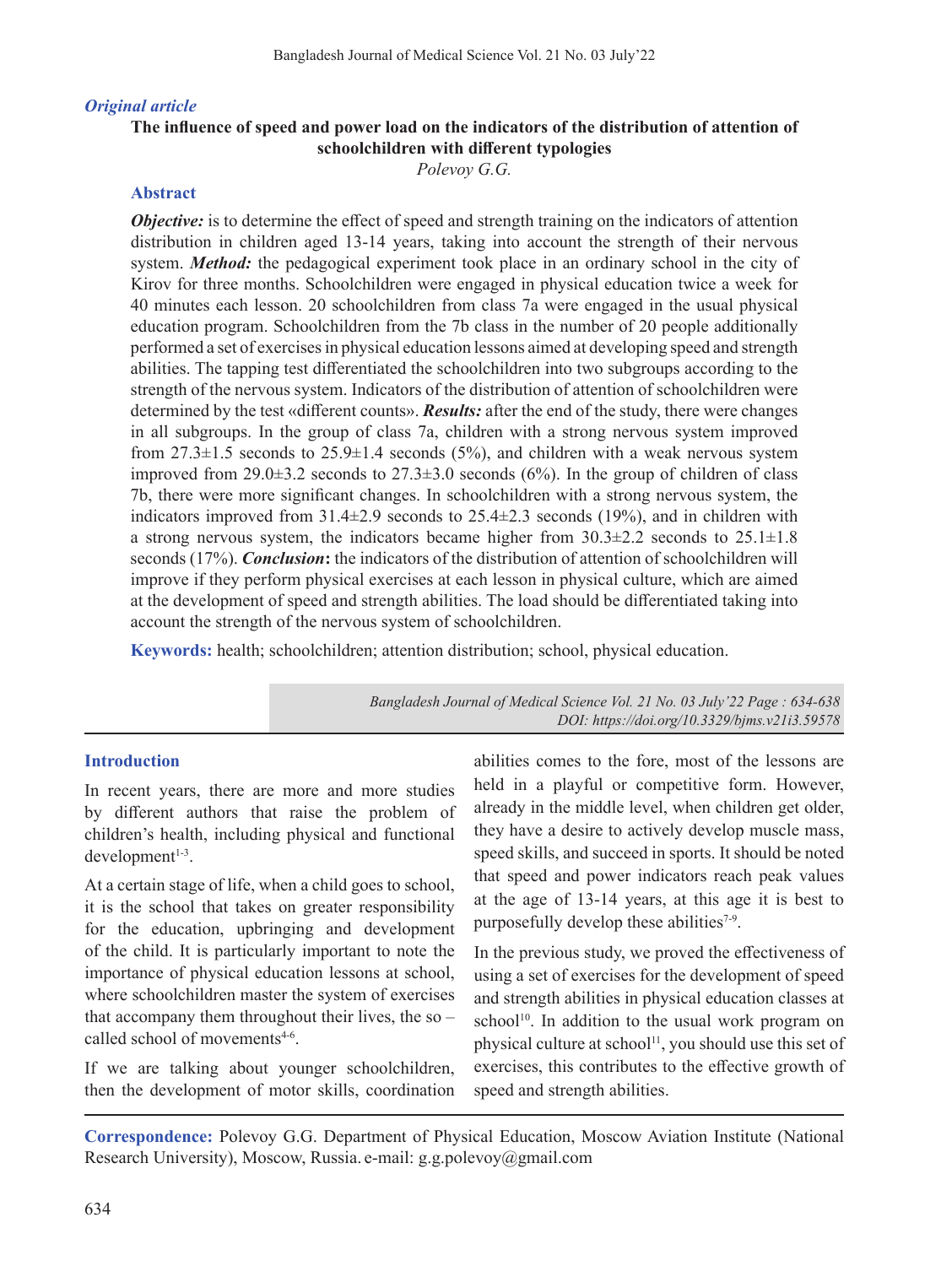In physical education classes at school, it is strongly recommended to use a differentiated approach, as it fully allows you to activate the physical abilities of the schoolchildren and realize his potential in the classroom<sup>12-14</sup>. However, there are quite a lot of criteria for differentiating children into subgroups. In our opinion, the direction of typology is promising. Typology refers to the strength of nervous processes in the process of arousal $10$ .

Separately, it should be noted the research of recent years, which speaks about the influence of physical activity of schoolchildren on the indicators of mental development of children<sup>15-16</sup>.

In this study, it was important for us to determine the effect of speed-strength training on the indicators of attention distribution in children aged 13-14 years, taking into account the strength of their nervous system, and this was the purpose of the study.

# **Methods**

Participants:

The study involved 40 schoolchildren aged 13- 14 years. The children attended the regular school number 60 in Kirov, Russia.

The control group  $-{\rm CG}$ ) consists of schoolchildren from class 7a (12 boys and 8 girls).

The experimental group (EG) consists of schoolchildren from class 7b (12 boys and 8 girls).

Before the beginning of the pedagogical experiment, all children underwent a medical examination and were allowed to take physical education classes at school.

All procedures met the ethical standards of the 1964 Declaration of Helsinki. Informed consent was obtained from all parents of the children included in the study.

Procedure:

The study was conducted between January 12 and March 20, 2020. For three months, 2 times a week, schoolchildren were engaged in physical education for 40 minutes. At the same time, the lesson schedule was unchanged. The control group trained on Tuesday (8:50-9:30) and Friday (9:40-10:20) and experimental group on Tuesday (9:40-10:20) and Friday (8:50-9:30).

Schoolchildren from CG was engaged in a standard program of physical culture for schoolchildren and additionally performed no exercise<sup>11</sup>.

Schoolchildren from the EG also studied according to the standard program, but additionally performed a set of exercises aimed at developing speed and strength abilities. Physical activity in children was differentiated. Within 10 minutes, children with a strong nervous system performed more exercises than children with a weak nervous system, and children with a weak nervous system performed more series. At the same time, the exercises were well-known and there were no difficulties in performing them (jumps, push-ups, running, pull-ups, torso turns, squats, working with dumbbells and weights, and other exercises)<sup>10</sup>.

Before the beginning of the pedagogical experiment, all schoolchildren passed the tapping test, which determines the strength of the nervous system by the process of arousal.

The essence of the test is to quickly tap a pencil on a piece of paper in a certain square. There are only 6 squares and every 5 seconds you need to move from one square to another. Then you need to build a graph and determine the strength of the nervous system by the process of arousal $10$ .

After the tapping test, it was necessary to perform the second test «different counts» (an indicator of the ability to distribute attention) $17$ .

At the teacher's signal, the schoolchildren should write down the numbers from 1 to 20 as quickly as possible, and at the same time call the numbers out loud in reverse order, that is, from 20 to 1. The result is the time spent on the test.

Microsoft Excel was the main program for statistical processing of test results. The average values, the standard deviation, and the percentage that determined the difference between the indicators before and after the study were identified.

**Ethical clearance:** This research was conducted in compliance with the needed research ethics. In addition, consent for participation was obtained from the participants before the beginning of their involvement in the study. All data were recorded and analyzed anonymously.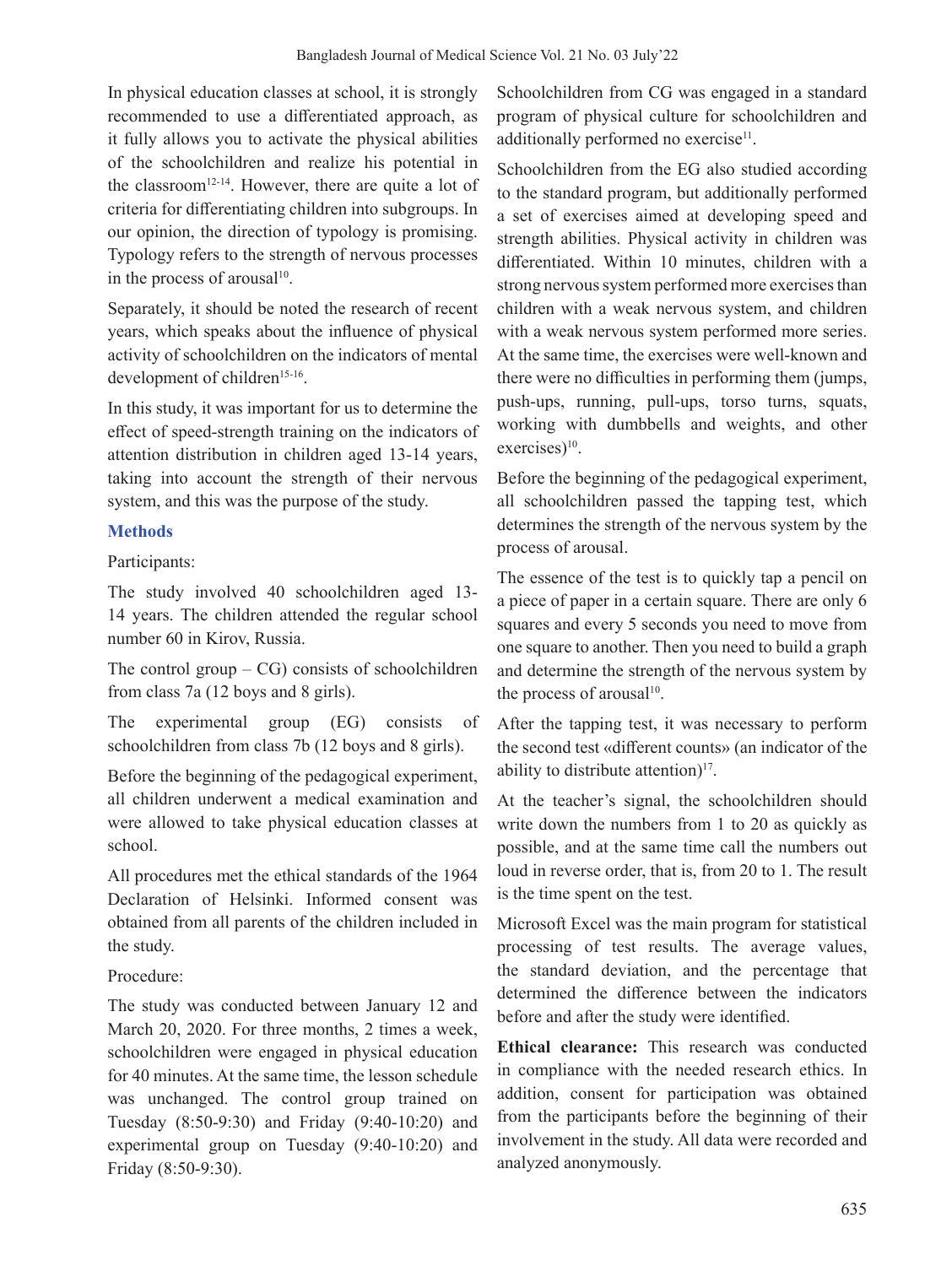## **Results:**

According to the results of the tapping test in CG, 10 children were identified as having a strong nervous system, and  $10 - a$  weak one. In EG, 10 children also had a strong nervous system, and in  $CG 10 - a$  weak one.

Table 1 shows the indicators of the ability to distribute attention in children aged 13-14 years from the beginning to the end of the pedagogical experiment.

**Table 1 Indicators of the ability to distribute the attention of schoolchildren aged 13-14**

| Groups       | <b>Nervous</b><br>system | <b>Before</b>  | A fter         | $\frac{0}{0}$ |
|--------------|--------------------------|----------------|----------------|---------------|
| Control      | Strong                   | $27.3 \pm 1.5$ | $25.9 \pm 1.4$ | $+5%$         |
|              | Weak                     | $29.0 \pm 3.2$ | $27.3 \pm 3.0$ | $+6\%$        |
| Experimental | Strong                   | $31.4 \pm 2.9$ | $25.4 \pm 2.3$ | $+19%$        |
|              | Weak                     | $30.3 \pm 2.2$ | $25.1 \pm 1.8$ | $+17%$        |

Table 1 shows that during the period of the pedagogical experiment, the indicators in the test for the distribution of attention in all subgroups changed. The indicators in CG in children with a strong nervous system improved from 27.3±1.5 seconds to  $25.9\pm1.4$  seconds (+5%). In children with a weak nervous system, positive changes also occurred in three months, the indicators improved by 6%, namely from 29.0±3.2 seconds to 27.3±3.0 seconds. Such results can indicate a fairly good effectiveness of the work program in physical education at school and a natural increase in the studied indicators.

At the same time, in the EG, the indicators in both subgroups in the «different counts» test improved significantly. Thus, in children with a strong nervous system, the indicators increased by 19% (from  $31.4\pm2.9$  seconds to  $25.4\pm2.3$  seconds), and in children with a weak nervous system, the indicators became higher by 17 % (from 30.3±2.2 seconds to  $25.1 \pm 1.8$  seconds). Such results can speak about the effectiveness of the use of speed-strength exercises for children aged 13-14 years, taking into account the characteristics of the strength of the nervous system of schoolchildren.

## **Discussion**

The relationship between mental abilities and physical qualities, as well as the health of people at different ages, is a topical topic of the 21st century around the world<sup>18-21</sup>.

Physical culture plays a great role in the school years for the growth and development of children. This is especially important at school, when children are under the supervision of a teacher who is responsible not only for the safety and health of children, but also comprehensively develops them physically<sup>4-6</sup>.

The results obtained in the course of the pedagogical experiment are confirmed by previously studied studies.15-16, 22-24. Indeed, physical activity, exercise, and movement have a positive effect on some mental processes, such as the distribution of attention. The standard physical education program at school for schoolchildren in grades 1-11 has shown its effectiveness in this matter, even if not significant. Children from the control group for a short period of time, actively engaged in physical culture were able to improve the indicators of attention distribution.

The results of the children in the experimental group may indicate some positive points:

1) the effectiveness of using a differentiated approach in physical education lessons at school in working with children is confirmed. Using this approach in the classroom allows you to increase the potential of physical activity of each child and the group as a whole<sup>12-14</sup>.

2) when differentiating children into groups, taking into account the typological criterion has proved its effectiveness. Children from class 7b significantly improved their performance in the distribution of attention in contrast to children from the control group. Thus, the use of the power of the nervous system as a criterion for differentiating children into subgroups in the educational process at school, as well as correctly selected exercises for the development of speed and strength abilities in children aged 13- 14 years can significantly increase the ability to distribute attention $10$ .

Thus, for the first time, the influence of speed-power abilities on the indicators of attention distribution in children aged 13-14 years with different strength of the nervous system was determined. This goal was achieved by the results of the study.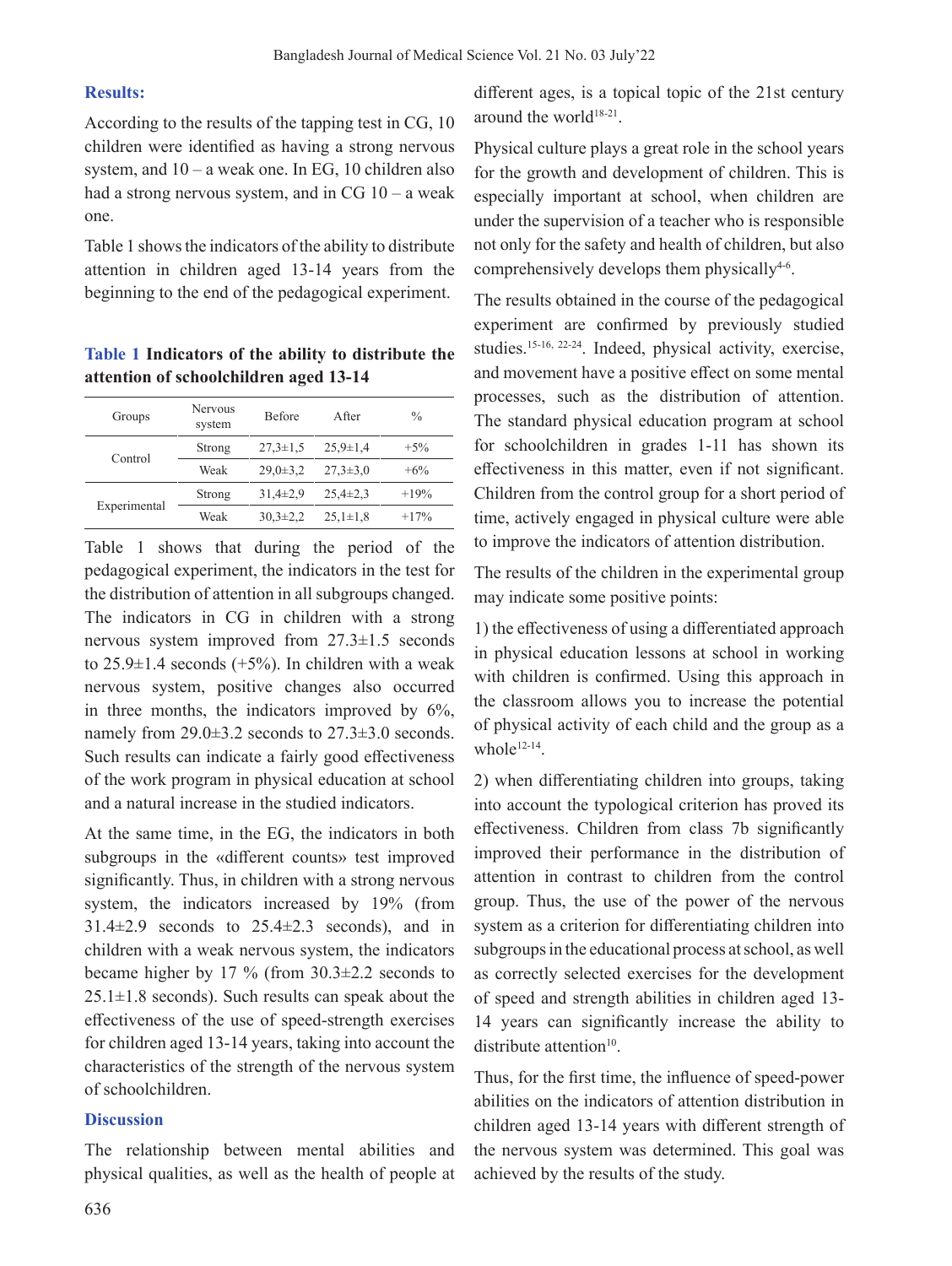#### **Conclusion**

If at each lesson with schoolchildren aged 13- 14 years additionally perform a set of physical exercises aimed at developing speed and strength abilities, while differentiating the physical load taking into account the strength of the nervous system involved, the indicators of the distribution of schoolchildren attention will significantly improve. It should be noted that children with a weak nervous system are not characterized by frequent changes in physical exercises, unlike children with a strong nervous system. At the same time, children with a strong nervous system are not able to perform a large number of series of one exercise. This should be taken into account when distributing the load in physical education classes at school. The study is relevant for physical education teachers, athletes and

coaches and is promising for further study of various relationships.

**Source of fund:** This research did not receive any specific grant from funding agencies in the public, commercial, or not-for-profit sectors.

**Conflict of interest:** The author declares that he no conflict of interest.

## **Authors's contribution:**

Data gathering and idea owner of this study: Polevoy G.G.

Study design: Polevoy G.G.

Data gathering: Polevoy G.G.

Writing and submitting manuscript: Polevoy G.G.

Editing and approval of final draft: Polevoy G.G.

#### **References:**

- Sarkar S, Dawn I. Prevalence of diabetic dyslipidaemia in younger age group. *Bangladesh Journal of Medical Science* 2017; **16**(4), 557-563. https://doi. org/10.3329/bjms.v16i4.33612
- 2. Zainol A, Ismail A, Taib F, Norsa'adah B. Treatment adherence, knowledge, attitude and quality of life of adolescents with asthma in northeastern Malaysia. *Bangladesh Journal of Medical Science* 2019; **19**(1), 73- 82. https://doi.org/10.3329/bjms.v19i1.43875
- 3. Akther N, Begum M, Tasmin T, Imtiaz KS, Alam AN, Begum A, Begum N. Awareness about Reproductive Health Issues among the Adolescent Girls in a Rural

Area of *Bangladesh. Bangladesh Journal of Medical Science* 2020; **19**(3), 567-574. https://doi.org/10.3329/ bjms.v19i3.45876

- 4. Shuba LV. Modern approach to implementation of health related technology for primary school children. *Pedagogics, psychology, medical-biological problems of physical training and sports* 2016; **20**(2):66-71. https:// doi.org/10.15561/18189172.2016.0210
- 5. Donnelly J, Hillman C, Castelli D, Etnier J, Lee S, Tomporowski P, Lambourne K, Szabo-Reed A. Physical Activity, Fitness, Cognitive Function, and Academic AchievementinChildren:ASystematicReview.*Medicine and science in sports and exercise* 2016; **48**(6):1197-